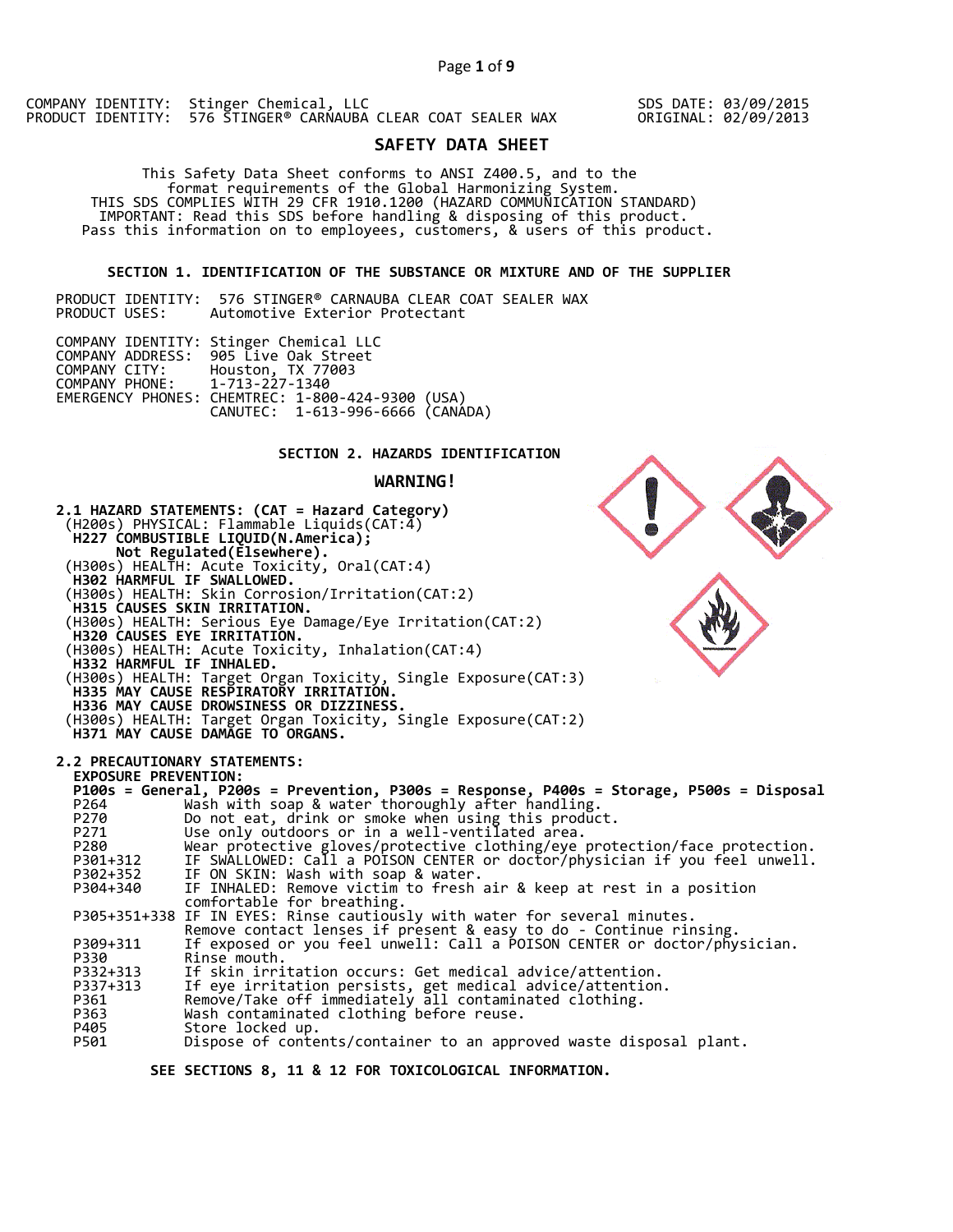### **SECTION 3. COMPOSITION/INFORMATION ON INGREDIENTS**

| MATERIAL                    | CAS#           | <b>EINECS#</b>           | WT %     |
|-----------------------------|----------------|--------------------------|----------|
| Water                       | 7732-18-5      | 231-791-2                | 65-75    |
| Quaternary Amine            | Confidential   | $\overline{\phantom{0}}$ | 20-30    |
| Sweetened Middle Distillate | 64741-86-2     | -                        | $5 - 15$ |
| 2-Butoxyethanol             | $111 - 76 - 2$ | 203-905-0                | $0 - 10$ |
| C9-11 Alcohols, Ethoxylated | 68439-46-3     | $\overline{\phantom{0}}$ | A-5      |

The specific chemical component identities and/or the exact component percentages of this material may be withheld as trade secrets. This information is made available to health professionals, employees, and designated representatives in accordance with the applicable provisions of 29 CFR 1910.1200̄ (I)(1).  $\overline{\phantom{a}}$ 

TRACE COMPONENTS: Trace ingredients (if any) are present in < 1% concentration, (< 0.1% for potential carcinogens, reproductive toxins, respiratory tract mutagens, and sensitizers). None of the trace ingredients contribute significant additional hazards at the concentrations that may be present in this product. All pertinent hazard information has been provided in this document, per the requirements of the Federal Occupational Safety and Health Administration Standard (29 CFR 1910.1200), U.S. State equivalents, and Canadian Hazardous Materials Identification System Standard (CPR 4).

### **SECTION 4. FIRST AID MEASURES**

4.1 MOST IMPORTANT SYMPTOMS/EFFECTS, ACUTE & CHRONIC: See Section 11 for symptoms/effects, acute & chronic.

4.2 GENERAL ADVICE:

 First Aid responders should pay attention to self-protection and use the recommended protective clothing (chemical resistant gloves, splash protection). If potential for exposure exists, refer to Section 8 for specific personal protective equipment.

4.3 EYE CONTACT:

 If this product enters the eyes, check for and remove any contact lenses. Open eyes while under gently running water. Use sufficient force to open eyelids. "Roll" eyes to expose more surface. <u>Minimum</u> flushing is for 15 minutes. Seek immediate medical attention.

4.4 SKIN CONTACT:

 If the product contaminates the skin, immediately begin decontamination with running water. <u>Minimum</u> flushing is for 15 minutes. Remove contaminated clothing, taking care not to contaminate eyes. If skin becomes irritated and irritation persists, medical attention may be necessary. Wash contaminated clothing before reuse, discard contaminated shoes.

4.5 INHALATION:

 After high vapor exposure, remove to fresh air. If breathing is difficult, give oxygen. If breathing has stopped, trained personnel should immediately begin artificial respiration. If the heart has stopped, trained personnel should immediately begin cardiopulmonary resuscitation (CPR). Seek immediate medical attention.

4.6 SWALLOWING:

 If swallowed, CALL PHYSICIAN OR POISON CONTROL CENTER FOR MOST CURRENT INFORMATION. If professional advice is not available, give two glasses of water to drink. DO NOT INDUCE VOMITING. Never induce vomiting or give liquids to someone who is unconscious, having convulsions, or unable to swallow. Seek immediate medical attention.

- 4.7 RESCUERS: Victims of chemical exposure must be taken for medical attention. Rescuers should be taken for medical attention, if necessary. Take a copy of label and SDS to physician or health professional with victim.
- 4.8 NOTES TO PHYSICIAN:
- There is no specific antidote. Treatment of overexposure should be directed at the control of symptoms and the clinical condition of the patient. Any material aspirated during vomiting may cause lung injury. Therefore, emesis should not be induced mechanically or pharmacologically. If it is considered necessary to evacuate the stomach contents, this should be done by means least likely to cause aspiration (such as: Gastric lavage after endotracheal intubation).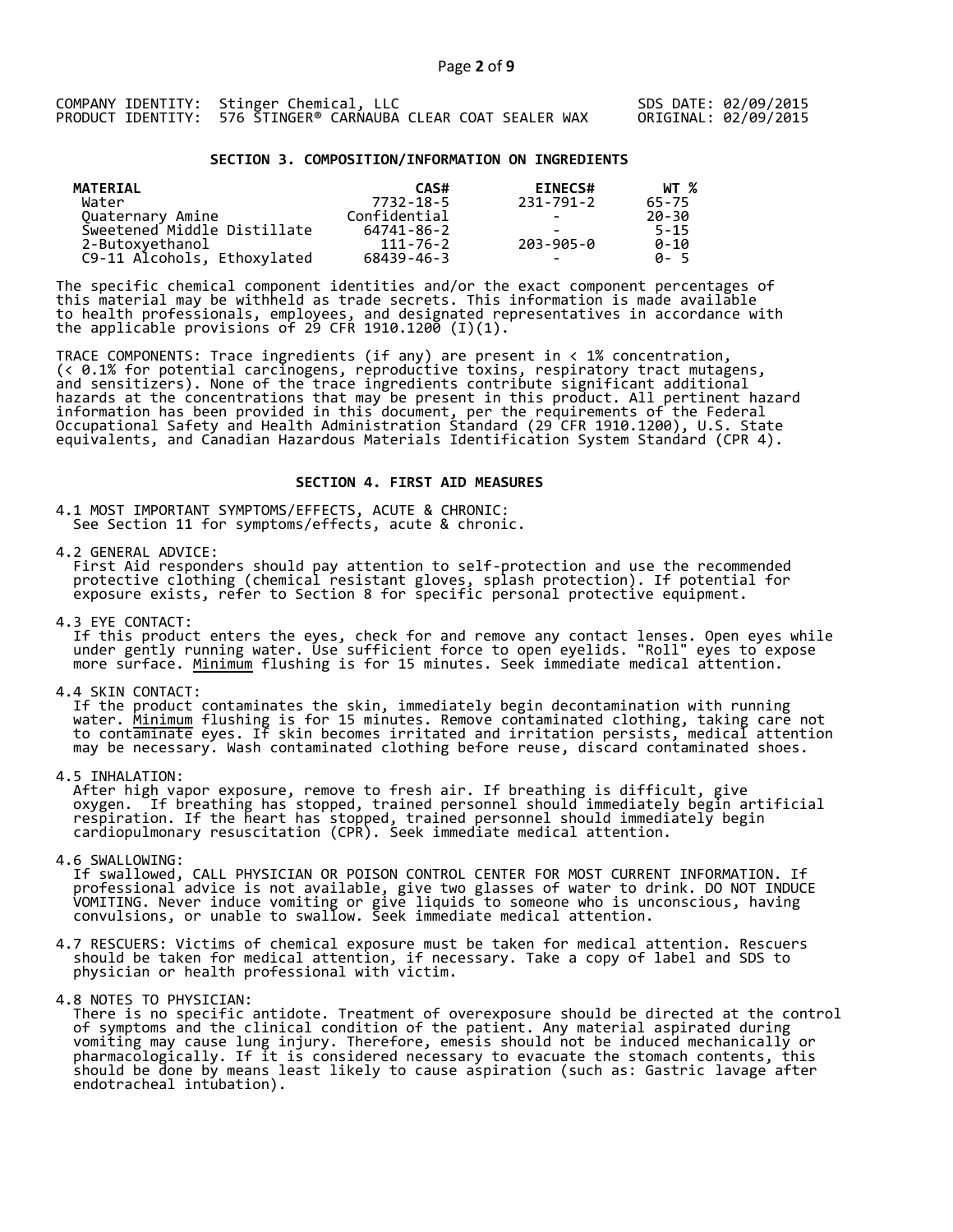### **SECTION 5. FIRE FIGHTING MEASURES**

- 5.1 FIRE & EXPLOSION PREVENTIVE MEASURES: NO open flames. Above flash point, use a closed system, ventilation, explosion-proof electrical equipment, lighting.
- 5.2 SUITABLE (& UNSUITABLE) EXTINGUISHING MEDIA: Use dry powder, AFFF, alcohol-resistant foam, water spray, carbon dioxide.
- 5.3 SPECIAL PROTECTIVE EQUIPMENT & PRECAUTIONS FOR FIRE FIGHTERS: Water spray may be ineffective on fire but can protect fire-fighters & cool closed containers. Use fog nozzles if water is used. Do not enter confined fire-space without full bunker gear. (Helmet with face shield, bunker coats, gloves & rubber boots).
- 5.4 SPECIFIC HAZARDS OF CHEMICAL & HAZARDOUS COMBUSTION PRODUCTS: COMBUSTIBLE! Isolate from oxidizers, heat, & open flame. Closed containers may explode if exposed to extreme heat. Applying to hot surfaces requires special precautions. Empty container very hazardous! Continue all label precautions!

# **SECTION 6. ACCIDENTAL RELEASE MEASURES**

- 6.1 SPILL AND LEAK RESPONSE AND ENVIRONMENTAL PRECAUTIONS: Uncontrolled releases should be responded to by trained personnel using pre-planned procedures. No action shall be taken involving personal risk without suitable training. Keep unnecessary and unprotected personnel from entering spill area. Do not touch or walk through material. Avoid breathing vapor or mist. Provide adequate ventilation. Proper protective equipment should be used. In case of a spill, clear the affected area, protect people, and respond with trained personnel. ELIMINATE all ignition sources (no smoking, flares, sparks, or flames in immediate area).
- 6.2 PERSONAL PRECAUTIONS, PROTECTIVE EQUIPMENT, EMERGENCY PROCEDURES: The proper personal protective equipment for incidental releases (such as: 1 Liter of the product released in a well-ventilated area), use impermeable gloves, they should be Level B: **triple-gloves (rubber gloves and nitrile gloves over latex gloves), chemical resistant suit and boots, hard-hat, and Self-Contained Breathing Apparatus** specific for the material handled, goggles, face shield, and appropriate body protection. In the event of a large release, use impermeable gloves, specific for the material handled, chemically resistant suit and boots, and hard hat, and Self-Contained Breathing Apparatus or respirator.

 Personal protective equipment are required wherever engineering controls are not adequate or conditions for potential exposure exist. Select NIOSH/MSHA approved based on actual or potential airborne concentrations in accordance with latest OSHA and/or ANSI recommendations.

6.3 ENVIRONMENTAL PRECAUTIONS:

 Stop spill at source. Construct temporary dikes of dirt, sand, or any appropriate readily available material to prevent spreading of the material. Close or cap valves and/or block or plug hole in leaking container and transfer to another container. Keep from entering storm sewers and ditches which lead to waterways, and if necessary, call the local fire or police department for immediate emergency assistance.

6.4 METHODS AND MATERIAL FOR CONTAINMENT & CLEAN-UP:

 Absorb spilled liquid with polypads or other suitable absorbent materials. If necessary, neutralize using suitable buffering material, (acid with soda ash or base with phosphoric acid), and test area with litmus paper to confirm neutralization. Clean up with non-combustible absorbent (such as: sand, soil, and so on). Shovel up and place all spill residue in suitable containers. dispose of at an appropriate waste disposal facility according to current applicable laws and regulations and product characteristics at time of disposal (see Section 13 - Disposal Considerations).

6.5 NOTIFICATION PROCEDURES:

 In the event of a spill or accidental release, notify relevant authorities in accordance with all applicable regulations. US regulations require reporting release of this material to the environment which exceed the applicable reportable quantity or oil spills which could reach any waterway including intermittent dry creeks. The National Response Center can be reached at (800)424-8802.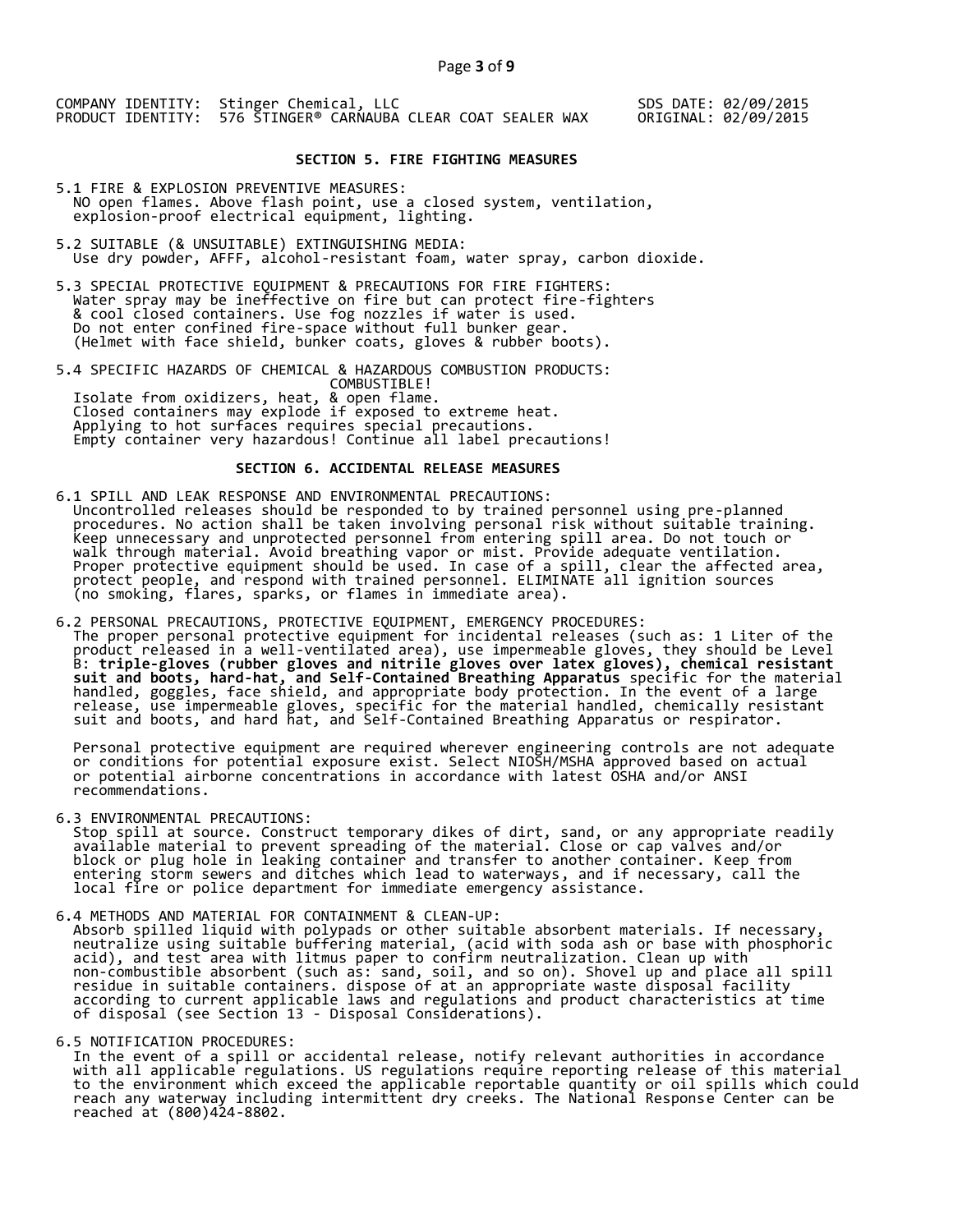## **SECTION 7. HANDLING AND STORAGE**

7.1 PRECAUTIONS FOR SAFE HANDLING: Isolate from oxidizers, heat, & open flame. Use only with adequate ventilation. Avoid or repeated breathing of vapor or spray mist. Do not get in eyes, on skin or clothing. Consult Safety Equipment Supplier. Wear goggles, face shield, gloves, apron & footwear impervious to material. Wash clothing before reuse. Avoid free fall of liquid. Ground containers when transferring. Do not flame cut, braze, or weld. Empty container very hazardous! Continue all label precautions!

7.2 CONDITIONS FOR SAFE STORAGE, INCLUDING ANY INCOMPATIBILITIES: Isolate from strong oxidants. Do not store above 49 C/120 F. Keep container tightly closed & upright when not in use to prevent leakage.

### **SECTION 7. HANDLING AND STORAGE (CONTINUED)**

7.3 NONBULK: CONTAINERS:

 Store containers in a cool, dry location, away from direct sunlight, sources of intense heat, or where freezing is possible. Material should be stored in secondary containers or in a diked area, as appropriate. Store containers away from incompatible chemicals (see Section 10, Stability and Reactivity). Post warning and "NO SMOKING" signs in storage and use areas, as appropriate. Empty containers should be handled with care. Never store food, feed, or drinking water in containers which held this product.

7.4 BULK CONTAINERS:

 All tanks and pipelines which contain this material must be labeled. Perform routine maintenance on tanks or pipelines which contain this product. Report all leaks immediately to the proper personnel.

7.5 TANK CAR SHIPMENTS:

 Tank cars carrying this product should be loaded and unloaded in strict accordance with tank-car manufacturer's recommendation and all established on-site safety procedures. Appropriate personal protective equipment must be used (see Section 8, Engineering Controls and Personal Protective Equipment.). All loading and unloading equipment must be inspected, prior to each use. Loading and unloading operations must be attended, at all times. Tank cars must be level, brakes must be set or wheels must be locked or blocked prior to loading or unloading. Tank car (for loading) or storage tanks (for unloading) must be verified to be correct for receiving this product and be properly prepared, prior to starting the transfer operations. Hoses must be verified to be in the correct positions, before starting transfer operations. A sample (if required) must be taken and verified (if required) prior to starting transfer operations. All lines must be blown-down and purged before disconnecting them from the tank car or vessel.

7.6 PROTECTIVE PRACTICES DURING MAINTENANCE OF CONTAMINATED EQUIPMENT: Follow practices indicated in Section 6 (Accidental Release Measures). Make certain application equipment is locked and tagged-out safely. Always use this product in areas where adequate ventilation is provided. Collect all rinsates and dispose of according to applicable Federal, State, Provincial, or local procedures.

7.7 EMPTY CONTAINER WARNING:

 Empty containers may contain residue and can be dangerous. Do not attempt to refill or clean containers without proper instructions. Empty drums should be completely drained and safely stored until appropriately reconditioned or disposed. Empty containers should be taken for recycling, recovery, or disposal through suitably qualified or licensed contractor and in accordance with governmental regulations. **DO NOT PRESSURIZE, CUT, WELD, BRAZE, SOLDER, DRILL, GRIND, OR EXPOSE SUCH CONTAINERS TO HEAT, FLAME, SPARKS, STATIC ELECTRICITY, OR OTHER SOURCES OF IGNITION. THEY MAY BURST AND CAUSE INJURY OR DEATH.**

### **SECTION 8. EXPOSURE CONTROLS/PERSONAL PROTECTION**

| <b>8.1 EXPOSURE LIMITS:</b> |              |                                                                                                   |                    |             |
|-----------------------------|--------------|---------------------------------------------------------------------------------------------------|--------------------|-------------|
| <b>MATERIAL</b>             | CAS#         |                                                                                                   | EINECS# TWA (OSHA) | TLV (ACGIH) |
| Water                       | 7732-18-5    | 231-791-2                                                                                         | None Known         | None Known  |
| Quaternary Amine            | Confidential | <b>Contract Contract</b>                                                                          | None Known         | None Known  |
| Sweetened Middle Distillate | 64741-86-2   | $\mathcal{L}_{\text{max}}$ and $\mathcal{L}_{\text{max}}$ . The set of $\mathcal{L}_{\text{max}}$ | 200 mg/m3          | 200 mg/m3   |
| 2-Butoxyethanol             | 111-76-2     |                                                                                                   | 203-905-0 50 ppm S | 20 ppm S    |
| C9-11 Alcohols, Ethoxylated | 68439-46-3   | <b>Contract Contract</b>                                                                          | None Known         | None Known  |

This product contains no EPA Hazardous Air Pollutants (HAP) in amounts  $> 0.1\%$ . EPA Hazardous Air Pollutants may be present in trace amounts (less than 0.1%): Cumene, Polycyclic Aromatics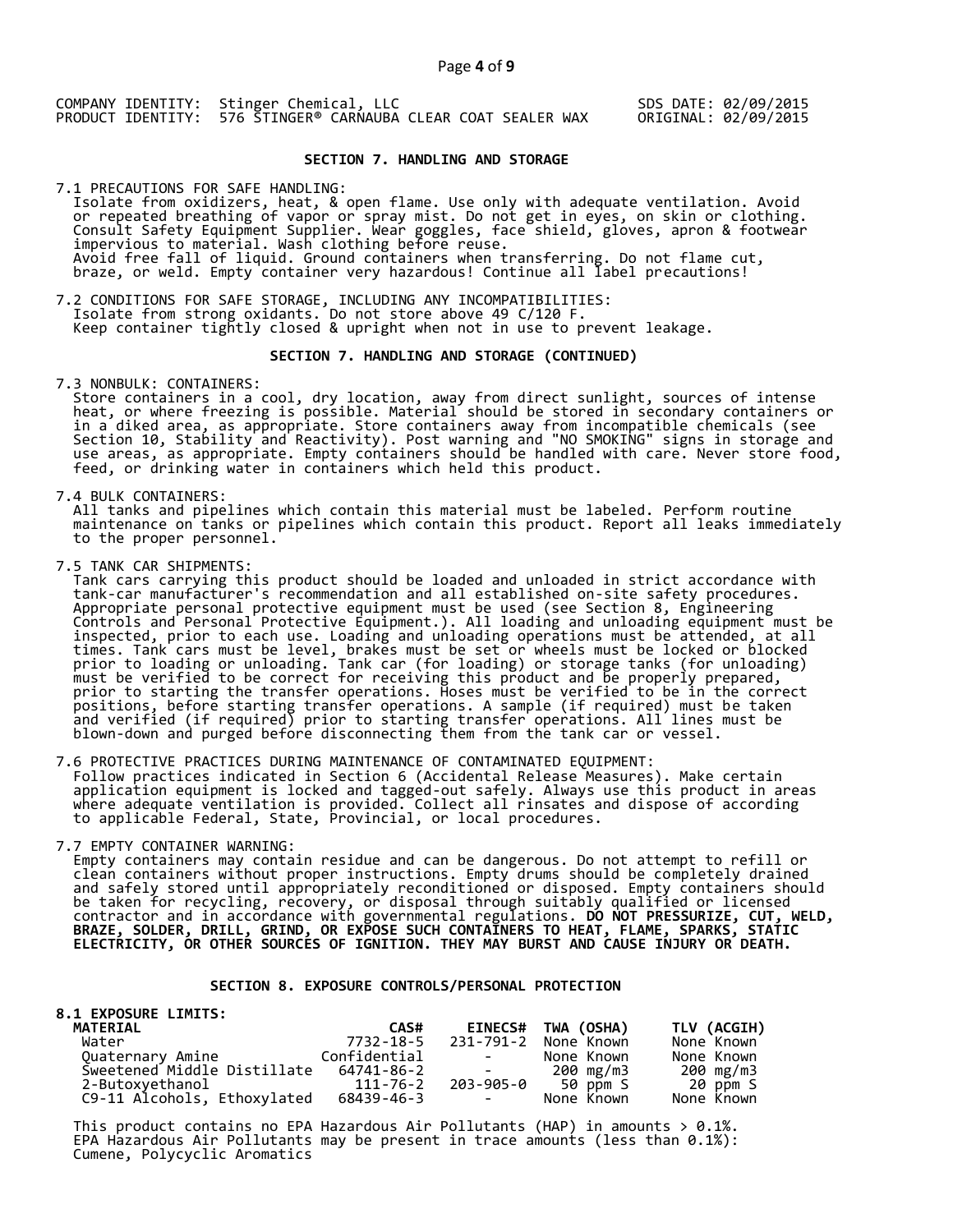# **SECTION 8. EXPOSURE CONTROLS/PERSONAL PROTECTION (CONTINUED)**

#### **8.2 APPROPRIATE ENGINEERING CONTROLS:**

#### RESPIRATORY EXPOSURE CONTROLS

 Airborne concentrations should be kept to lowest levels possible. If vapor, dust or mist is generated and the occupational exposure limit of the product, or any component of the product, is exceeded, use appropriate NIOSH or MSHA approved air purifying or air-supplied respirator authorized in 29 CFR 1910.134, European Standard EN 149, or applicable State regulations, after determining the airborne concentration of the contaminant. Air supplied respirators should always be worn when airborne concentration of the contaminant or oxygen content is unknown. Maintain airborne contaminant concentrations below exposure limits. If adequate ventilation is not available or there is potential for airborne exposure above the exposure limits, a respirator may be worn up to the respirator exposure limitations, check with respirator equipment manufacturer's recommendations/limitations. For particulates, a particulate respirator (NIOSH Type N95 or better filters) may be worn. If oil particles (such as: lubricants, cutting fluids, glycerine, and so on) are present, use a NIOSH Type R or P filter. For a higher level of protection, use positive pressure supplied air respiration protection or Self-Contained Breathing Apparatus or if oxygen levels are below 19.5% or are unknown.

 EMERGENCY OR PLANNED ENTRY INTO UNKNOWN CONCENTRATIONS OR IDLH CONDITIONS Positive pressure, full-face piece Self-Contained Breathing Apparatus; or positive pressure, full-face piece Self-Contained Breathing Apparatus with an auxilliary positive pressure Self-Contained Breathing Apparatus.

VENTILATION<br>LOCAL EXHAUST: LOCAL EXHAUST: Necessary MECHANICAL (GENERAL): Necessary<br>SPECIAL: None OTHER: None SPECIAL: None OTHER: None Please refer to ACGIH document, "Industrial Ventilation, A Manual of Recommended Practices", most recent edition, for details.

#### **8.3 INDIVIDUAL PROTECTION MEASURES, SUCH AS PERSONAL PROTECTIVE EQUIPMENT:**

EYE PROTECTION:

 Safety eyewear complying with an approved standard should be used when a risk assessment indicates this is necessary to avoid exposure to liquid splashes, mists or dusts. If contact is possible, chemical splash goggles should be worn, when a higher degree of protection is necessary, use splash goggles or safety glasses. Face-shields are recommended when the operation can generate splashes, sprays or mists.

HAND PROTECTION:

 Use gloves chemically resistant to this material. Glove must be inspected prior to use. Preferred examples: Butyl rubber, Chlorinated Polyethylene, Polyethylene, Ethyl vinyl alcohol laminate ("EVAL"), Polyvinyl alcohol ("PVA"). Examples of acceptable glove barrier materials include: Natural rubber ("latex"), Neoprene, Nitrile/butadiene rubber ("nitrile") or ("NBR"), Polyvinyl chloride ("PVC") or "vinyl"), Viton. Chemical-resistant, impervious gloves complying with an approved standard should be worn at all times when handling chemical products if a risk assessment indicates this is necessary. Considering the parameters specified by the glove manufacturer, check during use that the gloves are still retaining their protective properties. It should be noted that the time to breakthrough for any glove material may be different for different glove manufacturers. In the case of mixtures, consisting of several substances, the protection time of the gloves cannot be accurately estimated. Use proper glove removal technique (without touching glove's outer surface) to avoid skin contact with this product. Dispose of contaminated gloves after use in accordance with applicable laws and good practices. Wash and dry hands.

#### BODY PROTECTION:

 Use body protection appropriate for task. Cover-all, rubber aprons, or chemical protective clothing made from impervious materials are generally acceptable, depending on the task.

#### WORK & HYGIENIC PRACTICES:

 Wash hands, forearms and face thoroughly after handling chemical products, before eating, smoking and using toilet facilities and at the end of the working period. Provide readily accessible eye wash stations & safety showers. Remove clothing that becomes contaminated. Destroy contaminated leather articles. Launder or discard contaminated clothing.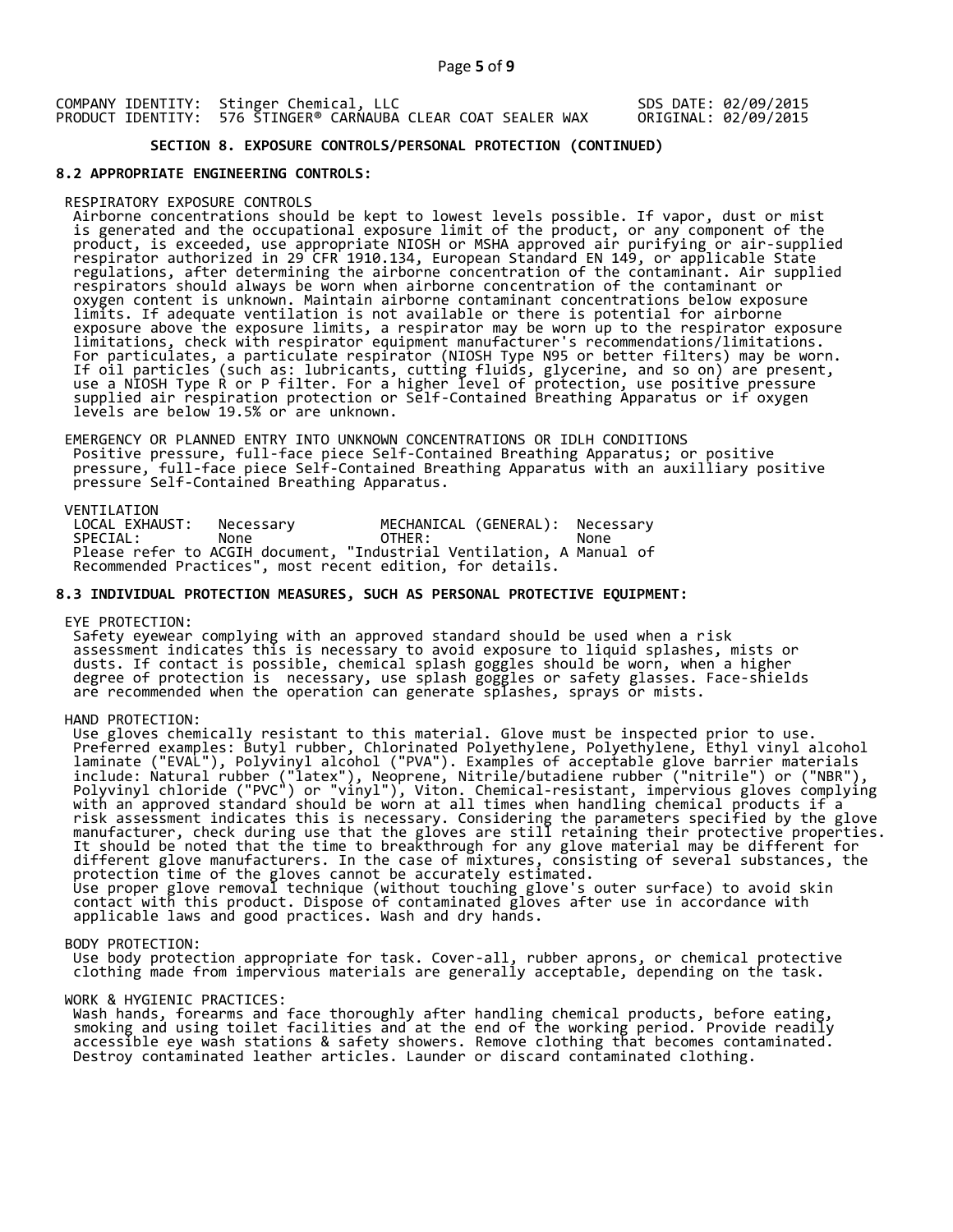|  | COMPANY IDENTITY: Stinger Chemical, LLC<br>PRODUCT IDENTITY: 576 STINGER® CARNAUBA CLEAR COAT SEALER WAX |  |  |  | SDS DATE: 02/09/2015<br>ORIGINAL: 02/09/2015 |
|--|----------------------------------------------------------------------------------------------------------|--|--|--|----------------------------------------------|
|  |                                                                                                          |  |  |  |                                              |

### **SECTION 9. PHYSICAL & CHEMICAL PROPERTIES**

| APPEARANCE:                                            | Liquid, Blue                                                                                                |
|--------------------------------------------------------|-------------------------------------------------------------------------------------------------------------|
| ODOR:                                                  | Mild                                                                                                        |
| ODOR THRESHOLD:                                        | Not Available                                                                                               |
| pH (Neutrality):                                       | Not Available                                                                                               |
| MELTING POINT/FREEZING POINT:                          |                                                                                                             |
| BOILING RANGE (IBP, 50%, Dry Point):                   |                                                                                                             |
| FLASH POINT (TEST METHOD):                             | Not Available<br>111  136  332* C / 232  278  630* F (*=End Point)<br>62 C / 145 F (TCC) (Lowest Component) |
| EVAPORATION RATE (n-Butyl Acetate=1):                  | Not Applicable                                                                                              |
| FLAMMABILITY CLASSIFICATION:                           | Class III-A                                                                                                 |
| LOWER FLAMMABLE LIMIT IN AIR (% by vol):               | 0.95 (Lowest Component)                                                                                     |
| UPPER FLAMMABLE LIMIT IN AIR $(x\;$ by $\text{vol})$ : | Not Available                                                                                               |
| VAPOR PRESSURE (mm of Hg)@20 C                         | 17.2                                                                                                        |
| VAPOR DENSITY (air=1):                                 | 0.783                                                                                                       |
| GRAVITY @ 68/68 F / 20/20 C:                           |                                                                                                             |
| DENSITY:                                               | 0.996                                                                                                       |
| SPECIFIC GRAVITY (Water=1):                            | 0.998                                                                                                       |
| POUNDS/GALLON:                                         | 8.311                                                                                                       |
| WATER SOLUBILITY:                                      | Complete                                                                                                    |
| PARTITION COEFFICIENT (n-Octane/Water):                | Not Available                                                                                               |
| AUTO IGNITION TEMPERATURE:                             | 254 C / 490 F                                                                                               |
| DECOMPOSITION TEMPERATURE:                             | Not Available                                                                                               |
| TOTAL VOC'S (TVOC)*:                                   | 6.0 Vol% / 54.1 g/L / .4 Lbs/Gal<br>17.0 Vol% / 54.1 g/L / .4 Lbs/Gal                                       |
| NONEXEMPT VOC'S (CVOC)*:                               | 17.0 Vol% / 54.1 g/L / .4 Lbs/Gal                                                                           |
| HAZARDOUS AIR POLLUTANTS (HAPS):                       | 0.0 Wt% /0.0 g/L / 0.000 Lbs/Gal                                                                            |
| NONEXEMPT VOC PARTIAL PRESSURE (mm of Hg @ 20 C)       | 0.0                                                                                                         |
| VISCOSITY @ 20 C (ASTM D445):                          | Not Available                                                                                               |
| * Using CARB (California Air Resources Board Rules).   |                                                                                                             |
|                                                        |                                                                                                             |

### **SECTION 10. STABILITY & REACTIVITY**

10.1 REACTIVITY & CHEMICAL STABILITY: Stable under normal conditions, no hazardous reactions when kept from incompatibles.

10.2 POSSIBILITY OF HAZARDOUS REACTIONS & CONDITIONS TO AVOID: Isolate from oxidizers, heat, & open flame.

10.3 INCOMPATIBLE MATERIALS: Reacts with strong oxidants, causing fire & explosion hazard.

10.4 HAZARDOUS DECOMPOSITION PRODUCTS: Carbon Monoxide, Carbon Dioxide from burning.

10.5 HAZARDOUS POLYMERIZATION: Will not occur.

# **SECTION 11. TOXICOLOGICAL INFORMATION**

# **11.1 ACUTE HAZARDS**

 11.11 EYE & SKIN CONTACT: Primary irritation to skin, defatting, dermatitis. Absorption thru skin increases exposure. Primary irritation to eyes, redness, tearing, blurred vision. Liquid can cause eye irritation. Wash thoroughly after handling.

 11.12 INHALATION: Anesthetic. Irritates respiratory tract. Acute overexposure can cause serious nervous system depression. Vapor harmful. Breathing vapor can cause irritation. Acute overexposure can cause harm to affected organs by routes of entry.

 11.13 SWALLOWING: Harmful or fatal if swallowed. Swallowing can cause abdominal irritation, nausea, vomiting & diarrhea. The symptoms of chemical pneumonitis may not show up for a few days.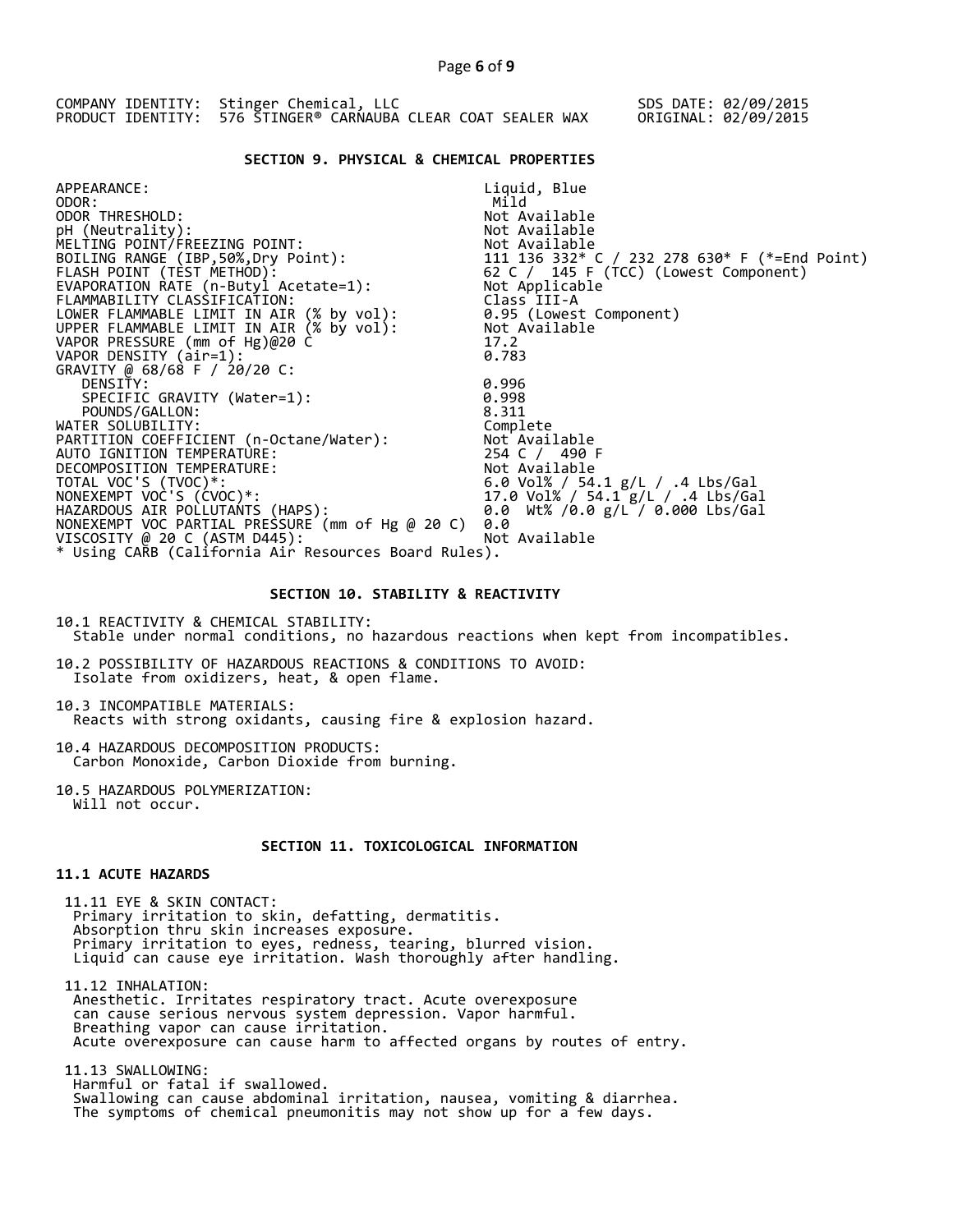### **SECTION 11. TOXICOLOGICAL INFORMATION (CONTINUED)**

#### **11.2 SUBCHRONIC HAZARDS/CONDITIONS AGGRAVATED**

 MEDICAL CONDITIONS AGGRAVATED BY EXPOSURE: Pre-existing disorders of any target organs mentioned in this Document can be aggravated by over-exposure by routes of entry to components of this product. Persons with these disorders should avoid use of this product.

#### **11.3 CHRONIC HAZARDS**

 11.31 CANCER, REPRODUCTIVE & OTHER CHRONIC HAZARDS: This product has no carcinogens listed by IARC, NTP, NIOSH, OSHA or ACGIH, as of this date, greater or equal to 0.1%. This product contains less than 1 ppm of Benzene. Not considered hazardous in such low concentrations. Absorption thru skin may be harmful.

11.32 TARGET ORGANS: May cause damage to target organs, based on animal data.

11.33 IRRITANCY: Irritating to contaminated tissue.

11.34 SENSITIZATION: No component is known as a sensitizer.

11.35 MUTAGENICITY: No known reports of mutagenic effects in humans.

11.36 EMBRYOTOXICITY: No known reports of embryotoxic effects in humans.

11.37 TERATOGENICITY: No known reports of teratogenic effects in humans.

11.38 REPRODUCTIVE TOXICITY: No known reports of reproductive effects in humans.

 A MUTAGEN is a chemical which causes permanent changes to genetic material (DNA) such that the changes will propagate across generational lines. An EMBRYOTOXIN is a chemical which causes damage to a developing embryo (such as: within the first 8 weeks of pregnancy in humans), but the damage does not propagate across generational lines. A TERATOGEN is a chemical which causes damage to a developing fetus, but the damage does not propagate across generational lines. A REPRODUCTIVE TOXIN is any substance which interferes in any way with the reproductive process.

### **11.4 MAMMALIAN TOXICITY INFORMATION**

| <b>MATERIAL</b>             | CAS#     | <b>EINECS#</b> | LOWEST KNOWN LETHAL DOSE DATA<br>LOWEST KNOWN LD50 (ORAL) |
|-----------------------------|----------|----------------|-----------------------------------------------------------|
| Ethylene Glycol Butyl Ether | 111-76-2 | $\sim$ $-$     | 320.0 mg/kg(Rabbits)<br>LOWEST KNOWN LC50 (VAPORS)        |
| Ethylene Glycol Butyl Ether | 111-76-2 | $\sim$         | 700 ppm (Mice)                                            |

### **SECTION 12. ECOLOGICAL INFORMATION**

#### **12.1 ALL WORK PRACTICES MUST BE AIMED AT ELIMINATING ENVIRONMENTAL CONTAMINATION.**

12.2 EFFECT OF MATERIAL ON PLANTS AND ANIMALS: This product may be harmful or fatal to plant and animal life if released into the environment. Refer to Section 11 (Toxicological Information) for further data on the effects of this product's components on test animals.

12.3 EFFECT OF MATERIAL ON AQUATIC LIFE: The most sensitive known aquatic group to any component of this product is: Tidewater Silversides 1250 ppm or mg/L (96 hour exposure). Keep out of sewers and natural water supplies. Environmental effects of the substance have not been investigated adequately.

12.4 MOBILITY IN SOIL Mobility of this material has not been determined.

12.5 DEGRADABILITY This product is completely biodegradable.

12.6 ACCUMULATION Bioaccumulation of this product has not been determined.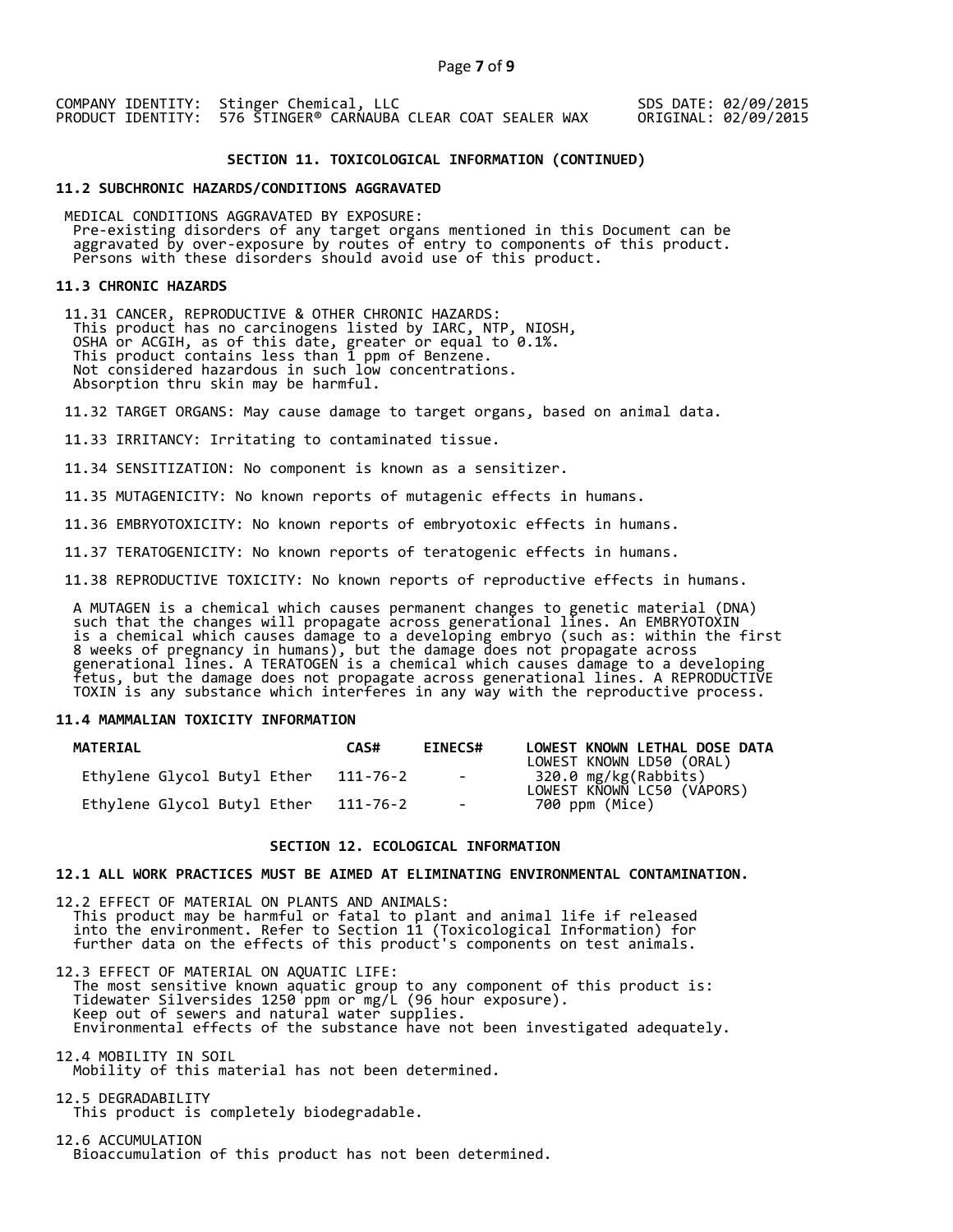### **SECTION 13. DISPOSAL CONSIDERATIONS**

The generation of waste should be avoided or minimized wherever possible. Dispose of surplus and non-recyclable products via a licensed waste disposal contractor. Waste should not be disposed of untreated to the sewer unless fully compliant with the requirements of all authorities with jurisdiction. Waste packaging should be recycled. Incineration or landfill should only be considered when recycling is not feasible. This material and its container must be disposed of in a safe way. Care should be taken when handling emptied containers that have not been cleaned or rinsed out. Empty containers and liners may retain some product residues. Vapor from some product residues may create a highly flammable or explosive atmosphere inside the container. **DO NOT PRESSURIZE, CUT, WELD, BRAZE, SOLDER, DRILL, GRIND, OR EXPOSE USED CONTAINERS TO HEAT, FLAME, SPARKS, STATIC ELECTRICITY, OR OTHER SOURCES OF IGNITION. THEY MAY BURST AND CAUSE INJURY OR DEATH.** Avoid dispersal of spilled material and runoff and contact with soil, waterways, drains and sewers. Processing, use or contamination may change the waste disposal requirements. Do not dispose of on land, in surface waters, or in storm drains. Waste should be recycled or disposed of in accordance with regulations. Large amounts should be collected for reuse or consigned to licensed hazardous waste haulers for disposal. **ALL DISPOSAL MUST BE IN ACCORDANCE WITH ALL FEDERAL, STATE, PROVINCIAL, AND LOCAL REGULATIONS. IF IN DOUBT, CONTACT PROPER AGENCIES.** 

#### **SECTION 14. TRANSPORT INFORMATION**

MARINE POLLUTANT: No DOT/TDG SHIP NAME: NON-BULK: NOT REGULATED

BULK: NA1993, Combustible liquid, N.O.S., (contains: Butoxyethanol), PG-III Combustible liquid. Not DOT regulated on trucks in containers of < 119 gallons.

DRUM LABEL: None (Combustible Liquid) IATA / ICAO: Not Regulated IMO / IMDG: Not Regulated EMERGENCY RESPONSE GUIDEBOOK NUMBER: 128

# **SECTION 15. REGULATORY INFORMATION**

# **15.1 EPA REGULATION:**

**SARA SECTION 311/312 HAZARDS: Acute Health, Chronic Health, Fire** 

All components of this product are on the TSCA list. SARA Title III Section 313 Supplier Notification

 This product contains the indicated <\*> toxic chemicals subject to the reporting requirements of Section 313 of the Emergency Planning & Community Right-To-Know Act of 1986 & of 40 CFR 372. This information must be included in all MSDSs that are copied and distributed for this material.

| SARA TITLE III INGREDIENTS | CAS# | <b>EINECS#</b> | WT% (REG.SECTION) RQ(LBS) |      |
|----------------------------|------|----------------|---------------------------|------|
| *2-Butoxyethanol           |      |                |                           | None |

### **15.2 STATE REGULATIONS:**

CALIFORNIA SAFE DRINKING WATER & TOXIC ENFORCEMENT ACT (PROPOSITION 65):

This product contains no chemicals known to the State of California

to cause cancer or reproductive toxicity.

# **15.3 INTERNATIONAL REGULATIONS**

 The identified components of this product are listed on the chemical inventories of the following countries:

 Australia (AICS), Canada (DSL or NDSL), China (IECSC), Europe (EINECS, ELINCS), Japan (METI/CSCL, MHLW/ISHL), South Korea (KECI), New Zealand (NZIoC), Philippines (PICCS), Switzerland (SWISS), Taiwan (NECSI), USA (TSCA).

# **15.4 CANADA: WORKPLACE HAZARDOUS MATERIALS INFORMATION SYSTEM (WHMIS)**

 B3: Combustible Liquid. D2B: Irritating to skin / eyes.

 This product was classified using the hazard criteria of the Controlled Products Regulations (CPR). This Document contains all information required by the CPR.